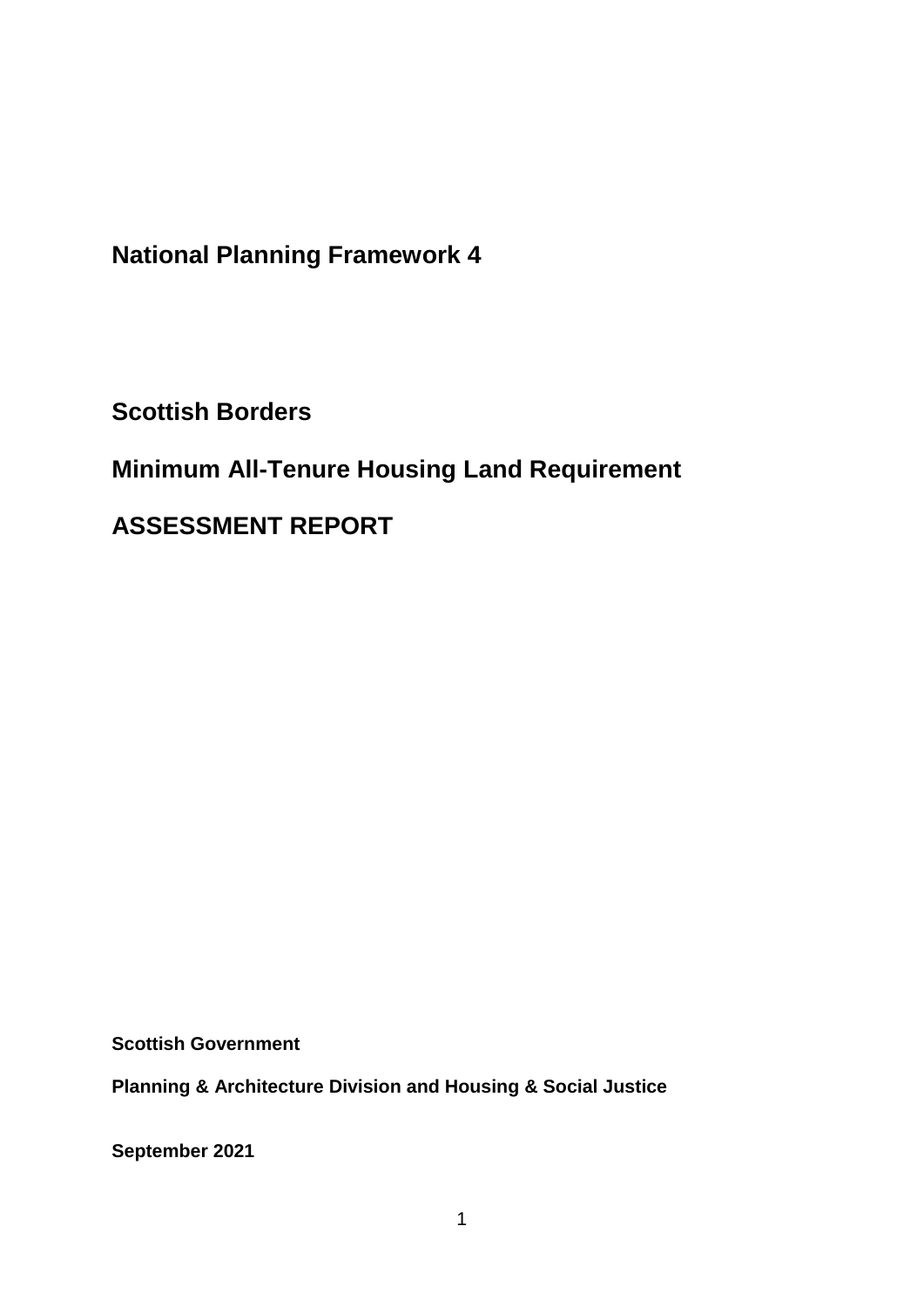|                                                                                                              | <b>CORE OUTPUTS ASSESSMENT</b>                                                                                                                                                                                                                                                                                                                                                                                                                                                   |                                                                                                                                                                                                                                                                                                                                                                                                                                                                     |                                               |                                                                    |  |  |
|--------------------------------------------------------------------------------------------------------------|----------------------------------------------------------------------------------------------------------------------------------------------------------------------------------------------------------------------------------------------------------------------------------------------------------------------------------------------------------------------------------------------------------------------------------------------------------------------------------|---------------------------------------------------------------------------------------------------------------------------------------------------------------------------------------------------------------------------------------------------------------------------------------------------------------------------------------------------------------------------------------------------------------------------------------------------------------------|-----------------------------------------------|--------------------------------------------------------------------|--|--|
| <b>Locally Adjusted Estimate</b><br>1                                                                        |                                                                                                                                                                                                                                                                                                                                                                                                                                                                                  |                                                                                                                                                                                                                                                                                                                                                                                                                                                                     |                                               |                                                                    |  |  |
|                                                                                                              |                                                                                                                                                                                                                                                                                                                                                                                                                                                                                  | <b>Initial</b><br><b>Default</b><br><b>Estimate</b>                                                                                                                                                                                                                                                                                                                                                                                                                 | Locally<br><b>Adjusted</b><br><b>Estimate</b> |                                                                    |  |  |
|                                                                                                              | <b>Scottish Borders</b>                                                                                                                                                                                                                                                                                                                                                                                                                                                          | 1,750                                                                                                                                                                                                                                                                                                                                                                                                                                                               | 4,400                                         |                                                                    |  |  |
|                                                                                                              |                                                                                                                                                                                                                                                                                                                                                                                                                                                                                  | The locally adjusted estimate is primarily driven by the projections for newly<br>forming households. The Council consider the initial default estimates of 1,750<br>units to be too low. The Council does not consider that this takes into account<br>past completion rates or the numerous policy drivers, which seek to attract<br>people to live and work within the region, help boost the economy and meet the<br>required rise in the number of households. |                                               |                                                                    |  |  |
|                                                                                                              | It is considered that the average completion figure established through the<br>Housing Land Audit at 330 units per annum (2010-2019) is more realistic than<br>the initial default estimate of 1,750 units (175 units per annum) The adjusted<br>estimate of 4,400 units exceeds the 10 year HLA completions trend of around<br>3,500 units.                                                                                                                                     |                                                                                                                                                                                                                                                                                                                                                                                                                                                                     |                                               |                                                                    |  |  |
| $\overline{2}$                                                                                               | <b>Household Projections (Newly-Forming Households)</b><br>The Council has proposed an alternative household projection. They use the                                                                                                                                                                                                                                                                                                                                            |                                                                                                                                                                                                                                                                                                                                                                                                                                                                     |                                               |                                                                    |  |  |
| National Records of Scotland (NRS) principal migration variant as the starting<br>point for the alternative. |                                                                                                                                                                                                                                                                                                                                                                                                                                                                                  |                                                                                                                                                                                                                                                                                                                                                                                                                                                                     |                                               |                                                                    |  |  |
|                                                                                                              | aspirations of the following:                                                                                                                                                                                                                                                                                                                                                                                                                                                    | The Council indicate they have chosen to adjust the household projection<br>upwards of the initial default to reflect the housing and economic growth                                                                                                                                                                                                                                                                                                               |                                               |                                                                    |  |  |
|                                                                                                              | Housing Land Audit programming<br>$\bullet$<br>$\bullet$<br><b>Investment Plan</b><br>South of Scotland Enterprise drive for inclusive growth<br>Housing 2040 vision for housing in Scotland<br><b>Borderlands Inclusive Growth Deal</b><br>$\bullet$<br>Indicative Regional Spatial Strategies<br>٠<br>South of Scotland Regional Economic Strategy<br>Potential shifts resulting from the pandemic<br>$\bullet$<br>City of Culture bid<br><b>Regional Prosperity Framework</b> |                                                                                                                                                                                                                                                                                                                                                                                                                                                                     |                                               | Affordable housing investment set out within the Strategic Housing |  |  |
|                                                                                                              | NPF4 Position Statement, particularly rural development                                                                                                                                                                                                                                                                                                                                                                                                                          |                                                                                                                                                                                                                                                                                                                                                                                                                                                                     |                                               |                                                                    |  |  |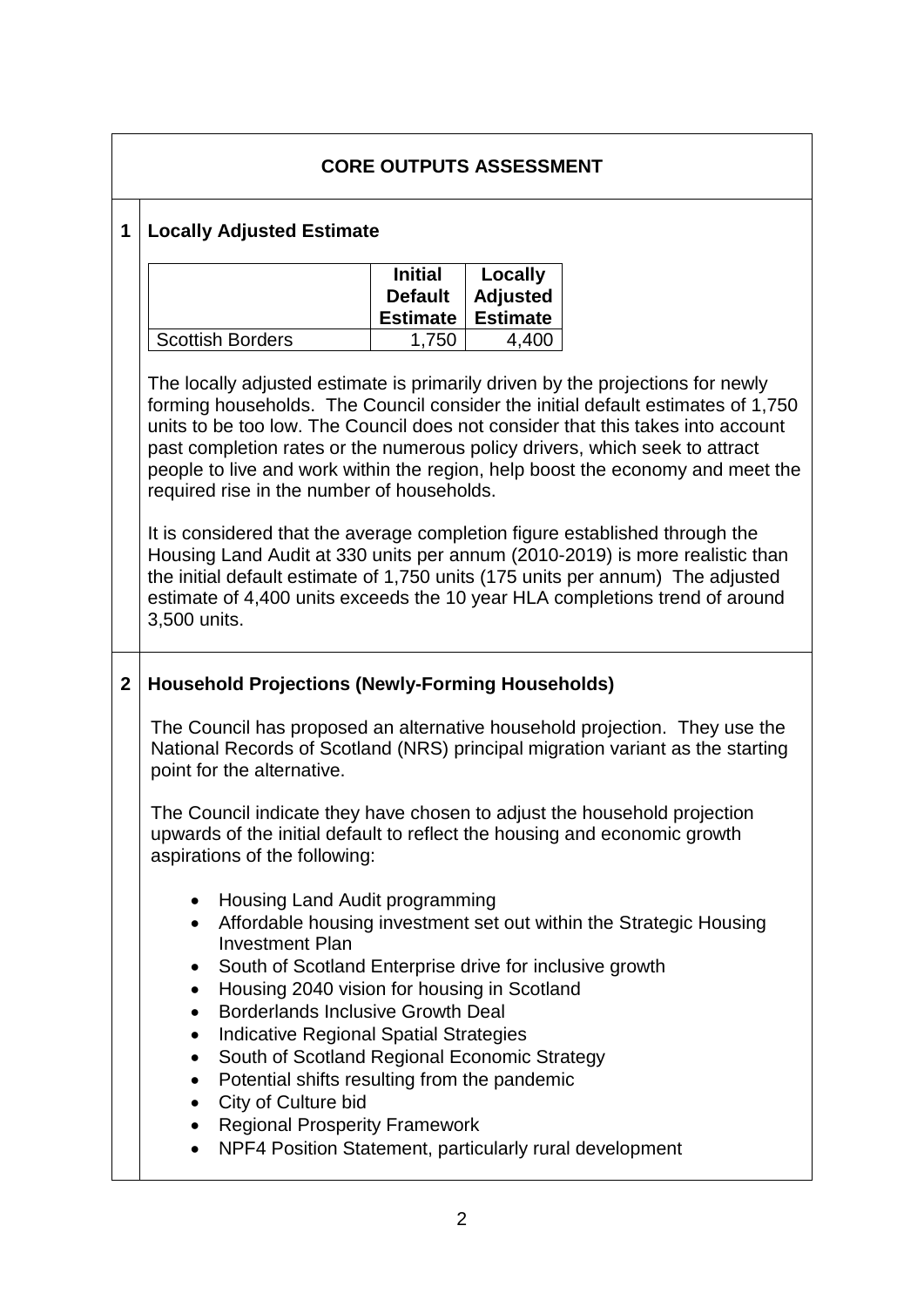A supplementary submission produced up-dated projections. These also use the NRS principal migration variant as the base and applying a percentage growth to this year on year, increasing from 0.2% to 0.9% over the 15 year period. This is considered to be ambitious but realistic growth over the 15 year period, resulting in 8.6% growth between 2022 and 2037. This produced a projection for households of 3,309.

**Housing Projection: Default Compared to Adjusted Estimates As Well As MATHLR**

|                  |       | Default   Response | <b>MATHLR</b> |
|------------------|-------|--------------------|---------------|
| Scottish Borders | 1.250 | 3.300              | 3.300         |

#### **3 Existing Housing Need**

**Existing Housing Need: Default Compared to Adjusted Estimates As Well As MATHLR**

|                  |     | Default   Response   MATHLR |  |
|------------------|-----|-----------------------------|--|
| Scottish Borders | 100 | 100                         |  |

Initially, the Council accepted the default existing housing need figure but indicated it was too low. The Council noted that they did not have enough evidence at that time to suggest an alternative estimate, although they do acknowledge that the Housing Need and Demand Assessment (HNDA) 3 for South East Scotland was underway which could in due course suggest an alternative.

A supplementary submission provides information based on the HNDA work, resulting in an increase to a more realistic 385 units as follows:

| <b>Changes</b><br>from HNDA<br>Tool            | <b>New</b><br><b>Figure</b> | Data<br><b>Source</b>                             | <b>Authority Comments</b>                                                                                                                                                                                                                                                                                                                                                                                                                                          |
|------------------------------------------------|-----------------------------|---------------------------------------------------|--------------------------------------------------------------------------------------------------------------------------------------------------------------------------------------------------------------------------------------------------------------------------------------------------------------------------------------------------------------------------------------------------------------------------------------------------------------------|
| Homeless /<br>Temporary                        | 260                         | <b>HL1 Live</b><br>cases<br>31st<br>March<br>2021 | Using live cases provides a more<br>realistic figure for homelessness need.<br>Homeless households in temporary<br>accommodation only account for<br>approx. a third of homelessness cases<br>so underestimates the existing need<br>from homeless households. As of<br>March 2021 there were 277 live cases,<br>6% of these cases (the average over<br>the past 3 years) have found<br>accommodation in PRS so these have<br>been deducted from the total $= 260$ |
| <b>Both</b><br>Overcrowded<br>and<br>Concealed | 22                          | <b>HNDA</b><br>Tool                               | Uses HNDA Tool estimates for<br>concealed and overcrowded based on<br>the Census (2011) but uprated with<br>SHS/SHCS 2017-2019 household<br>estimates.                                                                                                                                                                                                                                                                                                             |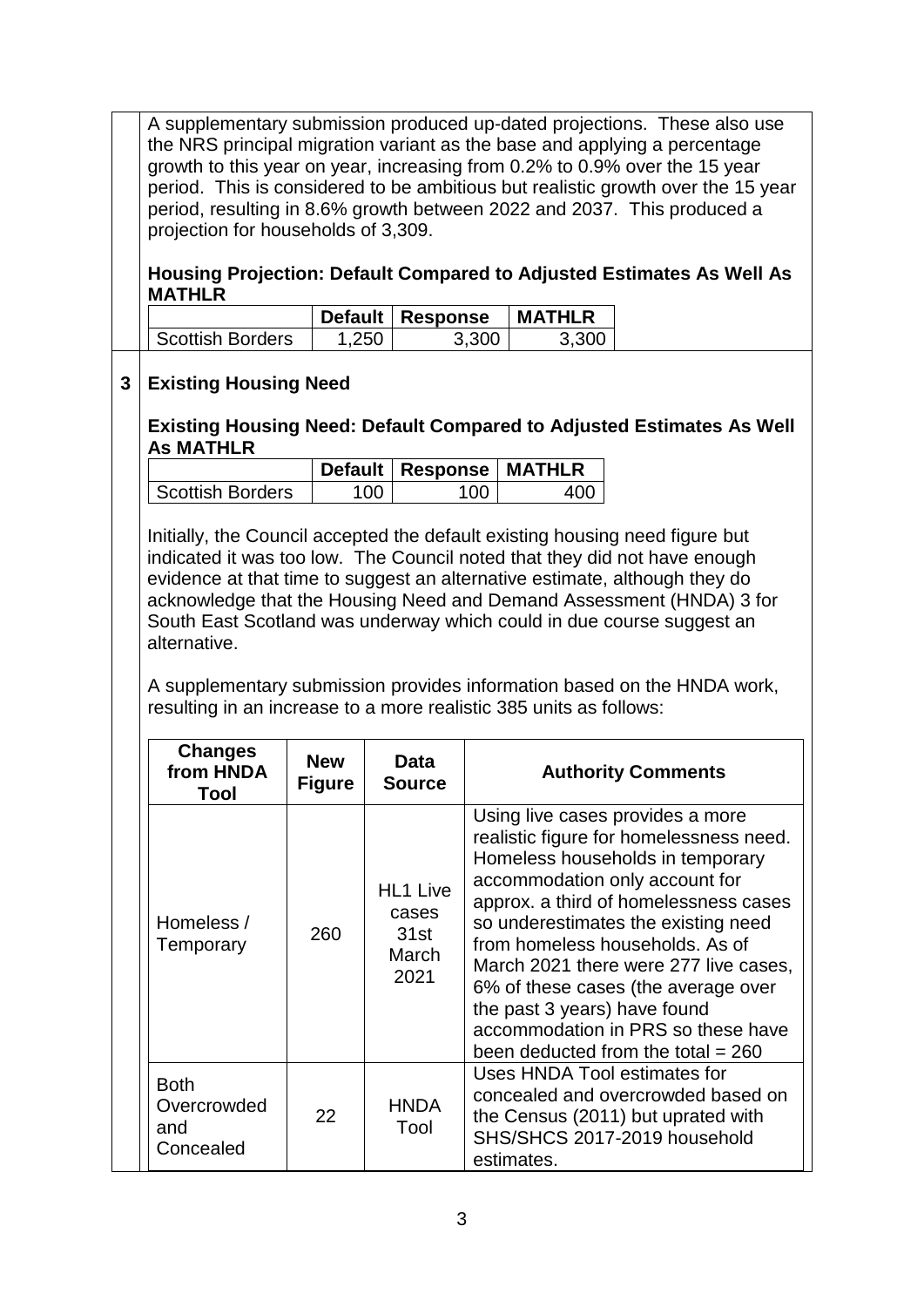|   | Support needs<br>/ special forms<br>of housing | 103 | <b>Border</b><br>Joint<br>Learning<br><b>Disability</b><br>Service<br>March<br>2021 | The Borders Joint Learning Disability<br>Service, identifies 10 people who are<br>currently on specialist out of area<br>placements. In addition the service<br>maintains a Transitions tracker to<br>monitor young people coming through<br>"the system" in order to identify,<br>prioritise, provide and commission<br>support and care needs. The tracker<br>currently identifies 64 young people as<br>a snapshot in time, meaning a total of<br>74. SBC's Wheelchair Housing Study<br>identifies 65 wheelchair user<br>households registered for social<br>housing. Of these 29 of these are not<br>already in the social rented sector so<br>would not free up another home in the<br>sector. |  |
|---|------------------------------------------------|-----|-------------------------------------------------------------------------------------|-----------------------------------------------------------------------------------------------------------------------------------------------------------------------------------------------------------------------------------------------------------------------------------------------------------------------------------------------------------------------------------------------------------------------------------------------------------------------------------------------------------------------------------------------------------------------------------------------------------------------------------------------------------------------------------------------------|--|
| 4 | <b>Flexibility Allowance</b>                   |     |                                                                                     |                                                                                                                                                                                                                                                                                                                                                                                                                                                                                                                                                                                                                                                                                                     |  |

The Council use the default 30% rural flexibility.

## **CORE PROCESSES ASSESSMENT**

### **1 Using the Response Template and Excel Calculator**

The Response Template has been used to make the case for change, word limits are not exceeded and its completion is correct. A copy of the adjusted Excel Calculator has been provided.

#### **2 Housing Market Partnership and Stakeholders Involvement**

Scottish Borders engaged through the South East Scotland (SES) HMP, inviting views on the initial default estimates. The authority also liaised with Dumfries and Galloway Council. The SES authorities collectively met with Homes for Scotland.

The SES HMP comprises Departments within Scottish Borders Council, including; planning, corporate policy, health and social care partnerships, homelessness and economic development, Berwickshire Housing Association, Eildon Housing Association, Scottish Borders Housing Association, Waverley Housing, Borders Third Sector Partnership, Homes for Scotland, CALA Homes, MacTaggart & Mickel, Walker Group (Scotland) Ltd, Persimmon Homes East Scotland, Robertson Homes, Avant Homes, Stewart Milne Homes, Barratt Homes & David Wilson Homes, Dandara, Miller Homes,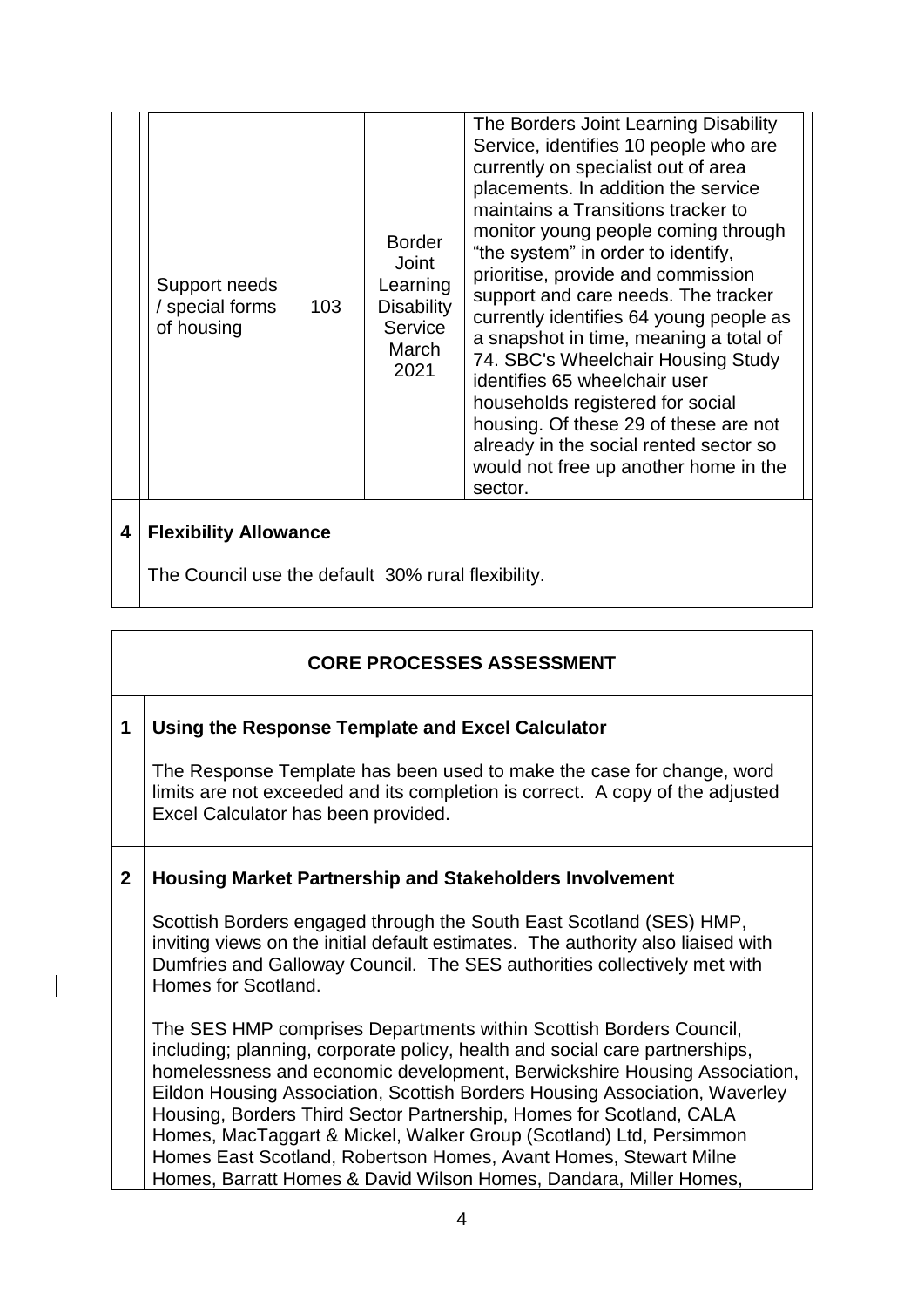|   | Cruden, Taylor Wimpey East Scotland, Bellway, Bield HA, Trust HA, Link HA<br>Ltd.                                                                                                                                                                                                                                                     |
|---|---------------------------------------------------------------------------------------------------------------------------------------------------------------------------------------------------------------------------------------------------------------------------------------------------------------------------------------|
|   | The only comments received were from Homes for Scotland who proposed a<br>housing land requirement of 4,473 units. Whist accepting there was limited<br>time to consult the HMP on the locally adjusted estimate, the similarity<br>between the Homes for Scotland estimate of 4,473 and the Council's adjusted<br>estimate is noted. |
|   | South of Scotland Enterprise (SoSE) were consulted in respect of the adjusted<br>estimate for Dumfries and Galloway and Scottish Borders. Their letter of<br>support for the adjusted estimates was received and noted.                                                                                                               |
| 3 | Joint Housing and Planning Senior Official Sign-Off                                                                                                                                                                                                                                                                                   |
|   | Appropriate senior officers from council have signed-off the submissions.                                                                                                                                                                                                                                                             |
| 4 | <b>Statistical Evidence</b>                                                                                                                                                                                                                                                                                                           |
|   | The Council has used some robust sources of statistical evidence to support<br>their case including:                                                                                                                                                                                                                                  |
|   | NRS household projection<br><b>Scottish Government homeless statistics</b><br>$\bullet$<br>Scottish Government estimate of concealed and overcrowded<br>households                                                                                                                                                                    |
|   | They have also used some in-house sources of data including:                                                                                                                                                                                                                                                                          |
|   | <b>HLA</b> completions<br>Specialist housing and support needs tracker                                                                                                                                                                                                                                                                |
| 5 | <b>Policy Evidence</b>                                                                                                                                                                                                                                                                                                                |
|   | Scottish Borders Council reference policy drivers including:                                                                                                                                                                                                                                                                          |
|   | Housing Land Audit programming<br>$\bullet$<br>Affordable housing investment set out within the Strategic Housing<br>$\bullet$<br><b>Investment Plan</b>                                                                                                                                                                              |
|   | South of Scotland Enterprise drive for inclusive growth<br>Housing 2040 vision for housing in Scotland<br>$\bullet$                                                                                                                                                                                                                   |
|   | <b>Borderlands Inclusive Growth Deal</b><br>$\bullet$                                                                                                                                                                                                                                                                                 |
|   | <b>Indicative Regional Spatial Strategies</b><br>$\bullet$<br>South of Scotland Regional Economic Strategy<br>$\bullet$                                                                                                                                                                                                               |
|   | Potential shifts resulting from the pandemic                                                                                                                                                                                                                                                                                          |
|   | City of Culture bid                                                                                                                                                                                                                                                                                                                   |